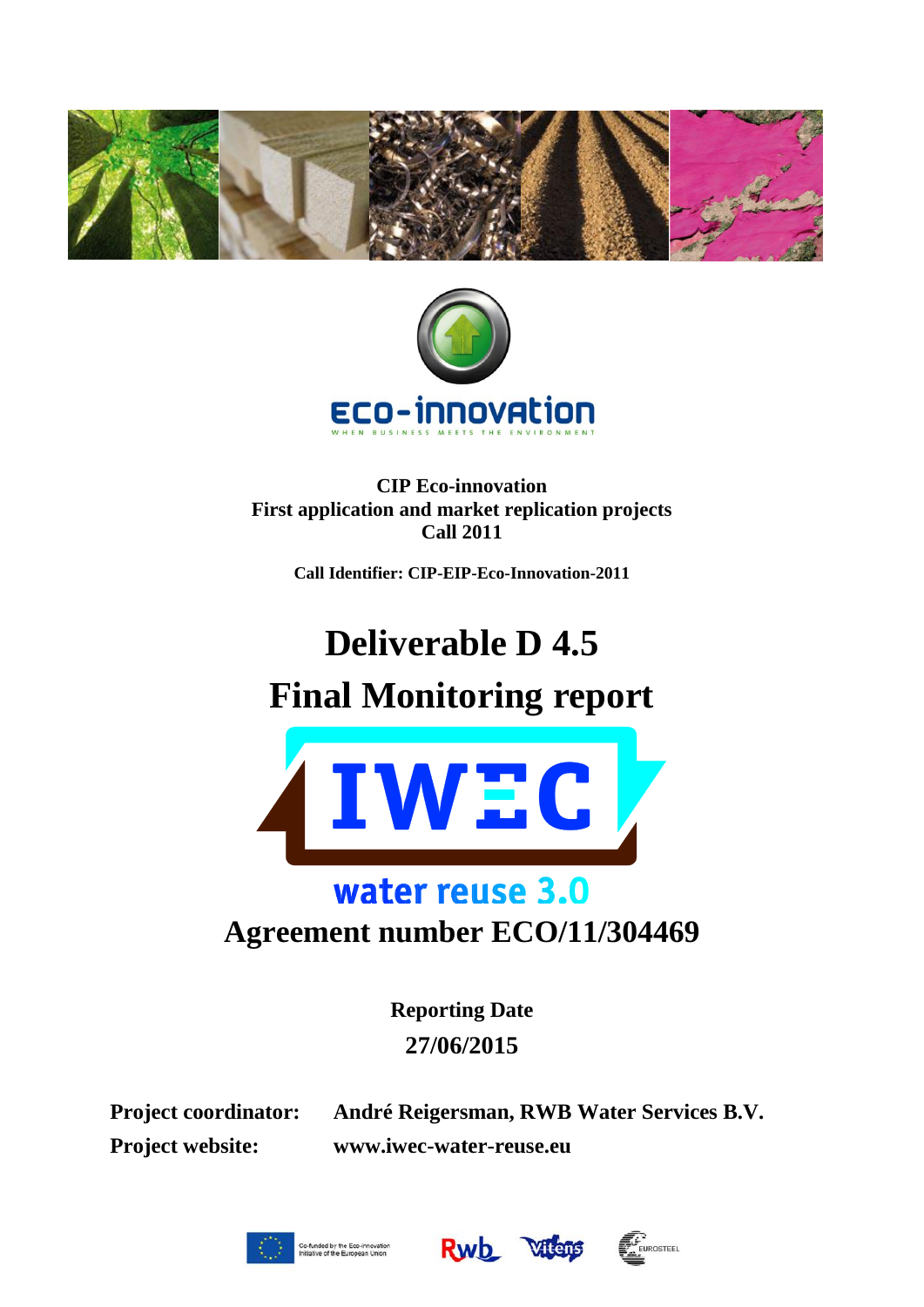### **MONITORING REPORT**

#### **1. SUMMARY**

The commissioning of the water reuse installation at production site Wierden was in February 2015. Aim of the installation is to get (bacteriological) reliable water out of backwash water, with a low energy consumption and chemical use. The first results shows that making of reliable water is possible with the installation (good reduction of micro-biology and metals). The energy consumption of the installation itself is comparable with the amount of energy necessary for the extraction of groundwater, but there is also a same amount of energy necessary to keep the backwash water mixed in the storage tank. Tests will be done to look if mixing will be necessary in the future.

#### **2. INTRODUCTION**

Since February 2015 the backwash water at production site Wierden is no longer treated by sedimentation (see figure 1) but treated with (ceramic) membrane filtration (figure 2). The monitored period in this report is from February till the end of June 2015.



Figure 1; simplified PFD WTP Wierden, situation until February 2015



Figure 2; simplified PFD WTP Wierden, situation since February 2015

Until April 2015 the permeate of the ceramic membranes is not re-used, but discharged to the surface water. The main reason that the permeate was not reused is that some (hardware) modifications were not realized to make reuse possible. These modifications were done in May and since then the backwash water is reused. Since the commissioning of the installation about 91,355  $m<sup>3</sup>$  of backwash water is treated with the installation The average recovery of the installation in this period is 99%.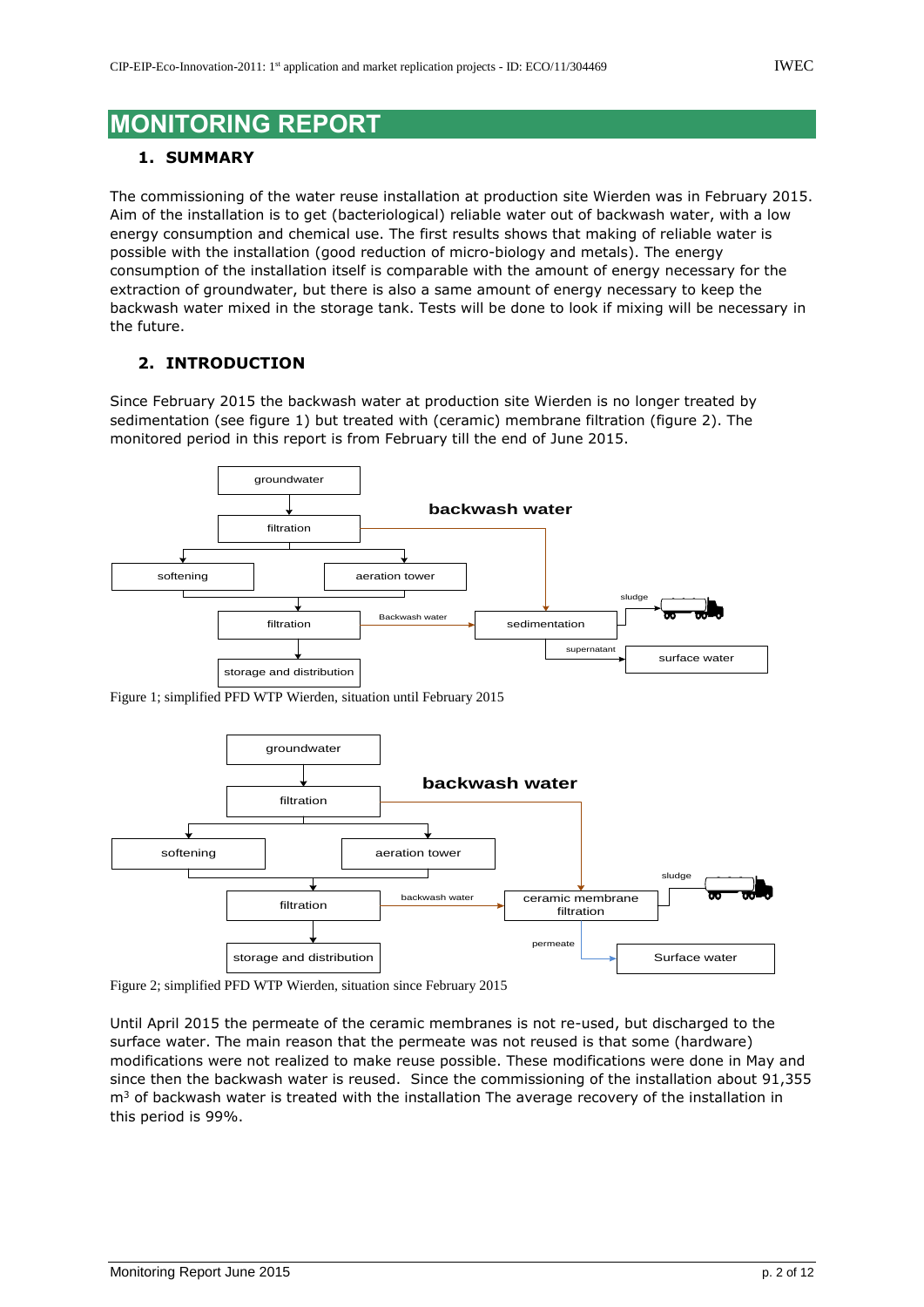#### **3. MONITORING ENERGY**

Although the backwash water is yet discharged to the surface water, the amount of energy needed for the re-use installation is similar to the situation with re-use. The energy consumption of the total installation can be divided in 2 main parts: the mixing in the storage tank to prevent settling of suspend solids and the membrane installation itself.



Figure 3; Energy use IWEC system

The reference for energy consumption, is the needed energy for extracting groundwater in the well fields. If backwash water is reused, less groundwater has to be extracted to have the same amount of water to distribute tot the costumers. The needed energy for extracting groundwater is approximately 0,16 kWh for this period. This amount of energy per m<sup>3</sup> is similar with the amount of energy for the membrane installation. Because the backwash water has to be mixed to prevent settling, extra energy is needed. This amount of energy is approximately 0,1 kWh/m $^3\!$  . A test will be done in the nearby future to look for the possibilities to reduce or stop mixing.

In figure 3 a slight increase of energy consumption of the membrane installation is determined. The cause of this increase of energy consumption is fouling of the membranes. Fouling of the membranes results in a higher feed pressure combined with more backwashes and a higher energy consumption. This effect is especially monitored during the last weeks of the monitoring period, and motivates the urgency of a Cleaning in Place.

#### **4. MONITORING QUALITY:**

Regarding the quality there are a few main aspects of the installation:

- 1. Micro-biological barrier
- 2. Reduction of suspended solids (turbidity)
- 3. Reduction of metals (Iron, Arsenic, Nickel, Zinc, etc)
- 4. Acidity

For monitoring the installation, three sample points are used; influent, permeate (effluent of membrane installation) and permeate 2 (same water as permeate 1, but sampling point close to point where the permeate will be added at the drinking water process). In appendix A all the results can be seen. In the text below, some parameters are mentioned specifically.



Figure 4; Visual difference between influent and effluent membrane installation (at sampling point).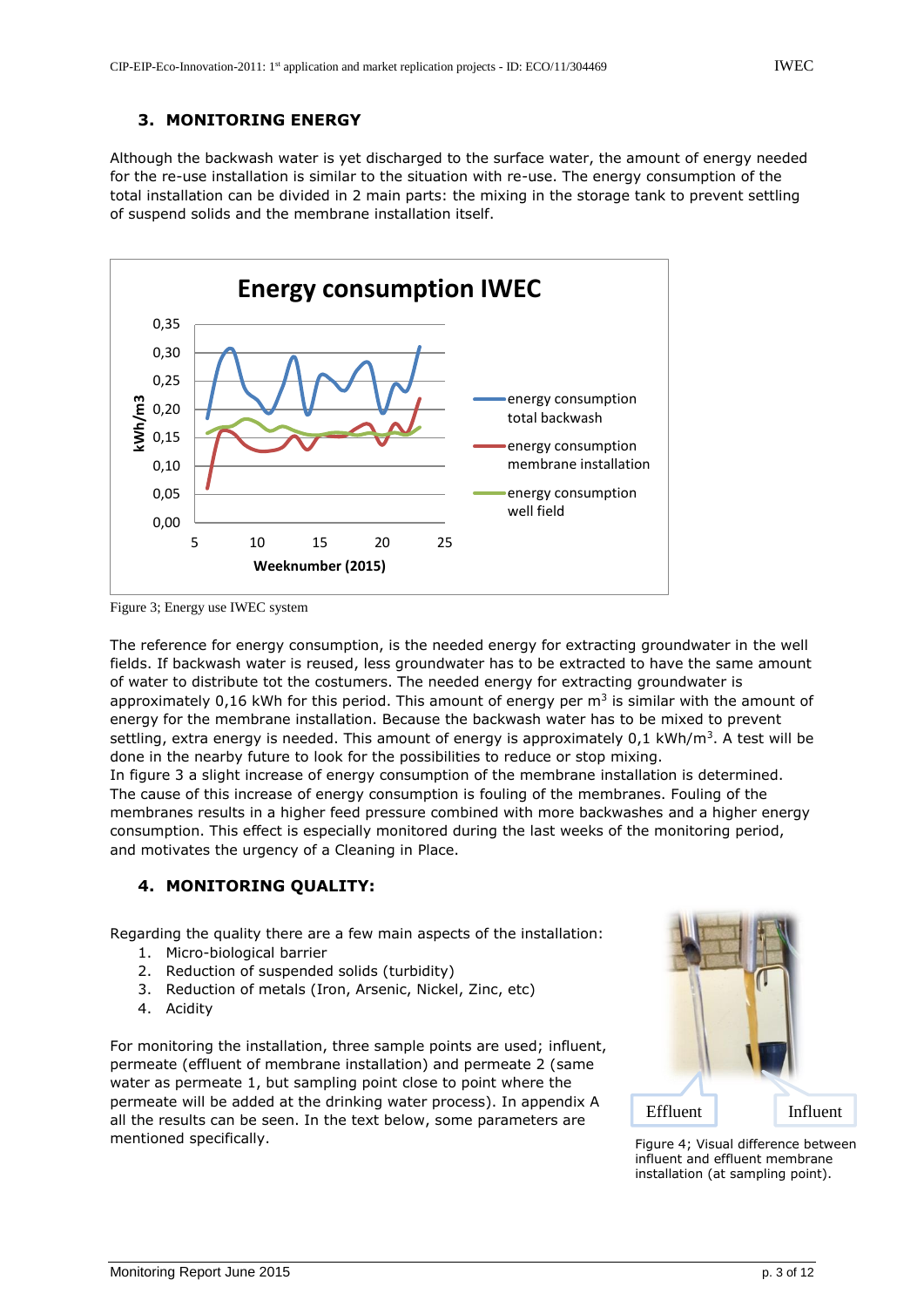#### **Ad 1) Micro biological barrier**

The general parameter for a bacteriological activity is the Colony Forming Unit (CFU at 22°C). It's an estimation of the amount of living bacteria in a sample. In the monitored period, the amount of bacteria in the backwash water was relatively low and even lower than the Vitens upper limit. After the membrane installation the CFU 22°C was also lower than this limit, and similar as in the backwash water. One of the things for further research is, do bacteria pass the membrane (because amount of bacteria is equal in influent as effluent ) or, more likely, regarding the higher CFU in the effluent as in the influent in May/June and removal of Aeromonas, are there some bacteria at the permeate side of the membranes and can they survive with the little amount of nutrients available in the permeate.



Figure 5; CFU influent and effluent

Regarding a more specific bacteria as Aeromonas, it's to see that the membranes do form a bacteriological barrier for this specific type of bacteria.



Figure 6; Aeromonas influent and effluent

Other specific bacteria as E-coli, Enterococcus and Clostridium were not detected in both influent as effluent. To test the integrity for micro biology a test with dosing E-coli bacteria in the influent is done. The research question was, is a reduction of  $> 4$  log possible with this installation. A solution with a high concentration E-coli was dosed in the influent of the installation. The results can be seen in figure 7.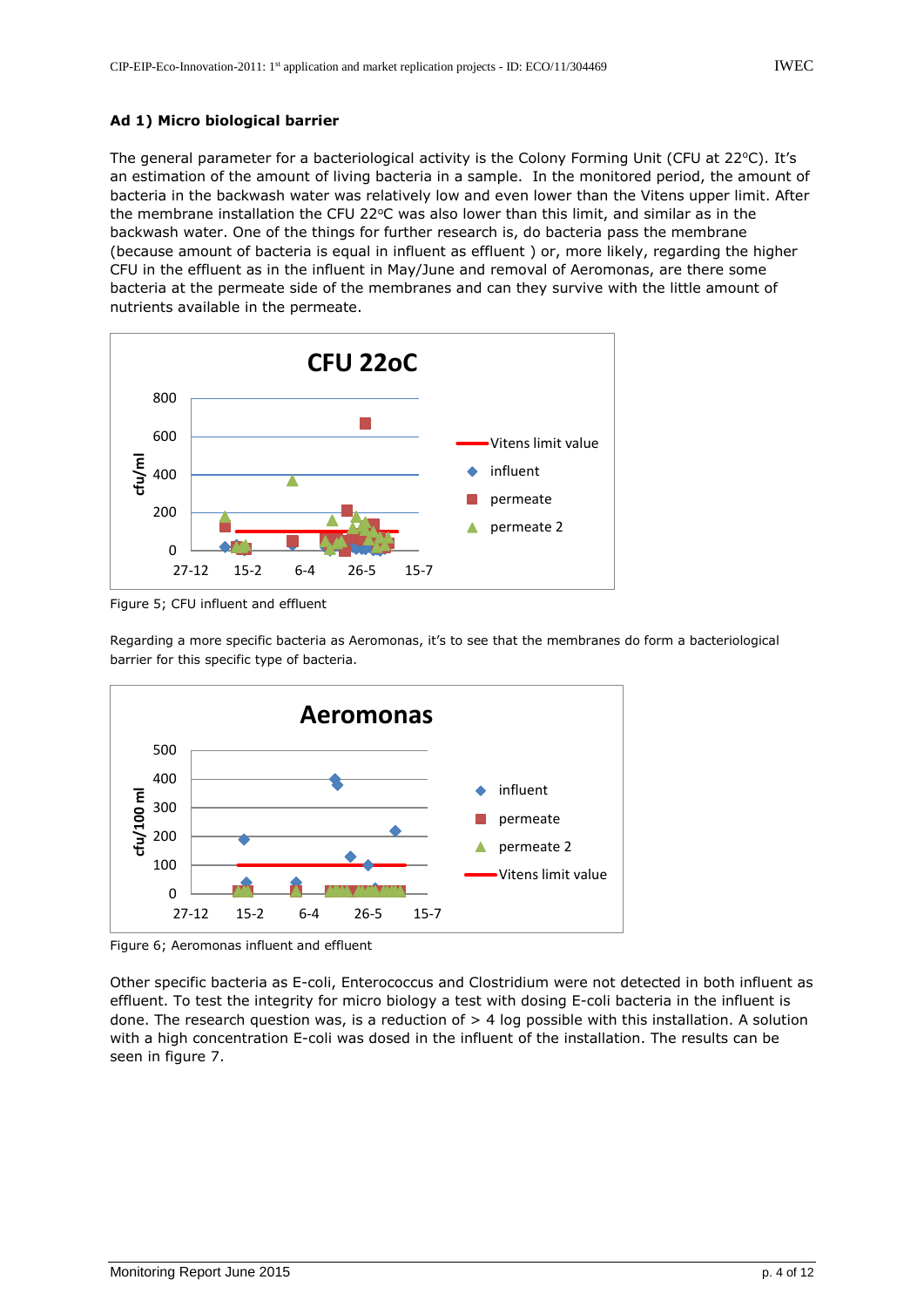

Figure 7; Test dosing E-Coli

Conclusion of this test is that a reduction> log4 is possible. The membranes are a good microbiological barrier for E-coli.

#### **Ad 2) Reduction of suspended solids (turbidity)**

The collected backwash water has a dry matter content of about 0,05%. The main component of the dry matter is iron oxide. This gives the water it's brown/orange color (can be seen in figure 4). Although the dry matter content is low, it gives a high turbidity. The membrane installation reduces the turbidity with a factor  $10<sup>4</sup>$ , see figure 8.



Figure 8; Turbidity influent and effluent

The online measuring in the permeate shows lower values than the laboratory values. This difference between laboratory and on-line values is a normal phenomenon which occurs at more Vitens sites.

#### **Ad3) Reduction of metals**

The groundwater at WTP Wierden contains many metals. The most common ones are iron and manganese. The pilot study<sup>i</sup> showed us that manganese was only partially removed. This is the main reason for an extra filterstep (already existing at WTP Wierden) after the membrane installation. In the full scale installation the manganese is removed partially as well, see figure 9.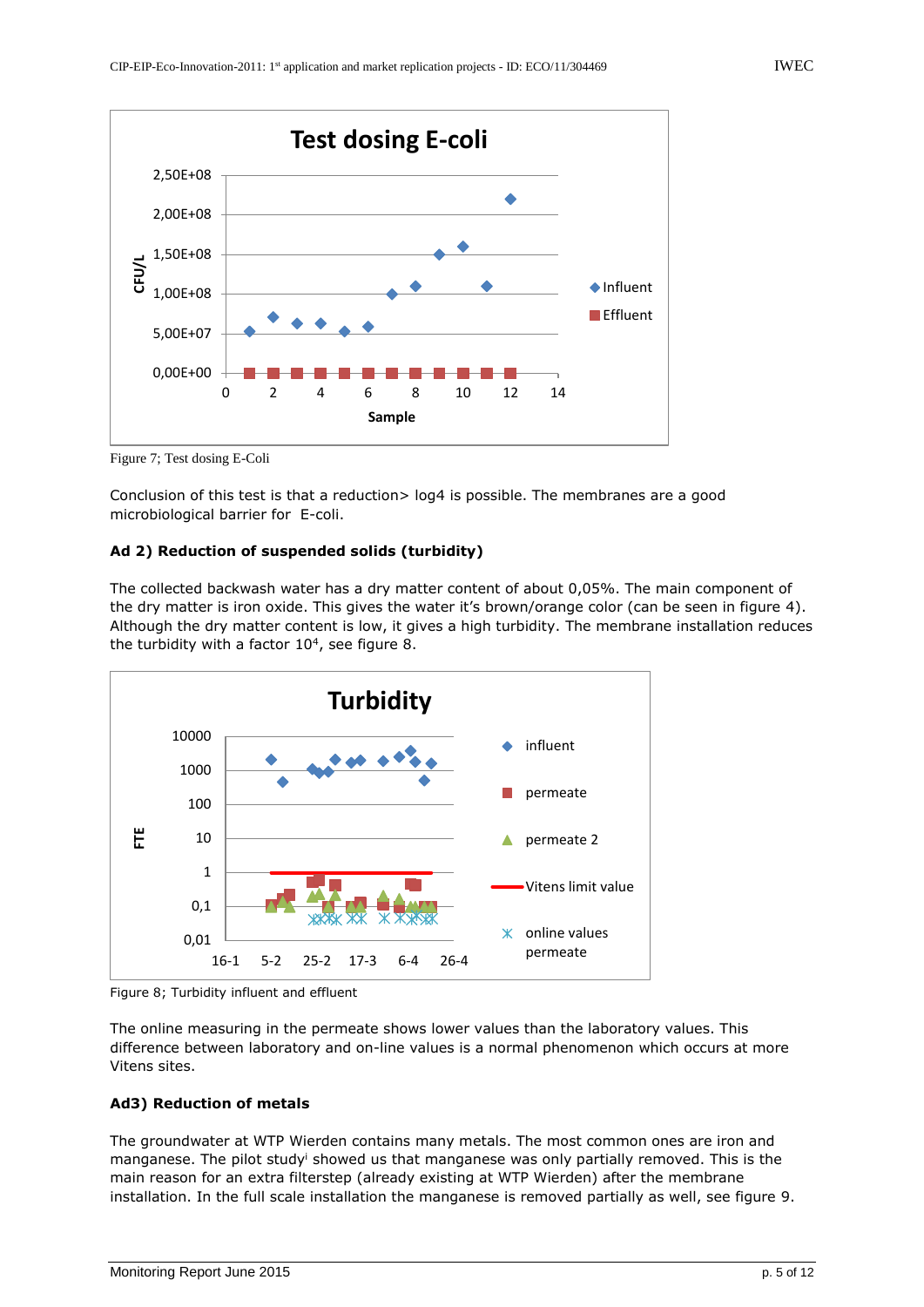

Figure 9; Manganese influent and effluent

After the (already existed) filter step, the amount of manganese was continuously <0.005 mg/l.

Other metals in backwash water (Aluminum, Arsenic, Iron, Nickel, Zinc) are stopped by the membranes to below the company limits, see for graphs Appendix A.

#### **Ad 4) Acidity**

Filters are backwashed with drinking water, so the acidity met our standard. By adding Iron chloride (= acid) for better settling of sludge, the pH will decrease little (see figure 10) and is below the Vitens lower limit. Because the permeate is mixed with water from the already existing filters 11 en 21 (mainly for the removal of Manganese), the pH will increase.



Figure 10; Acidity influent and effluent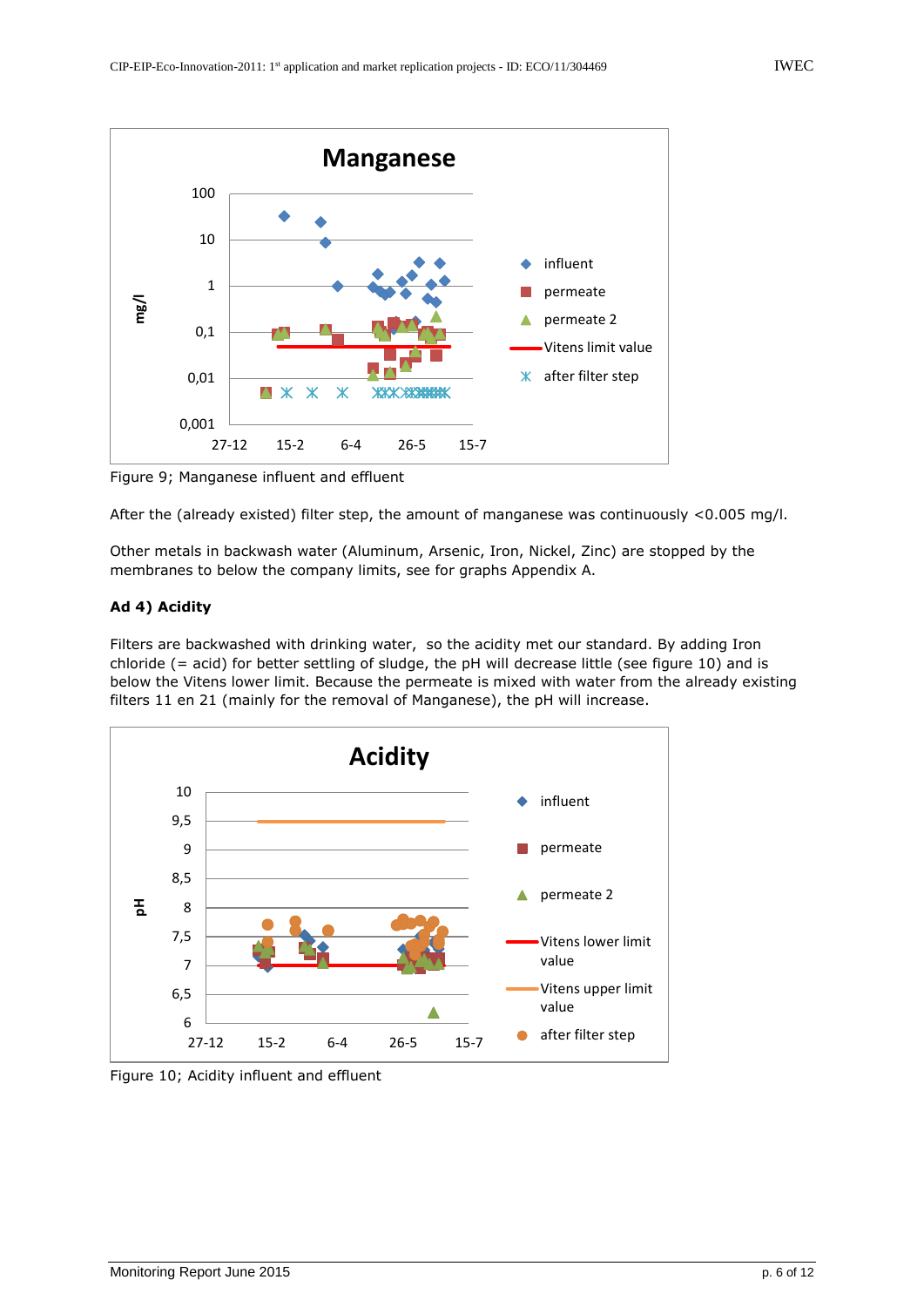#### **5. OTHER PARAMETERS TO BE MONITORED**

Amount of produced sludge

The dry matter content of the backwash water is very low and depending on which filters are rinsed (dry matter content of backwash water from first filter step is higher than from the second filter step and varies between 0,01% and 0,05 %). After the installation the dry matter content of the sludge is between 0,75 en 1,5 %.In May 2015 the sludge storage is emptied (about 200 ton sludge), the average dry matter content was 7,2%. The goal is to have a dry matter content after the sludge storage (settling) tank > 12%. So an optimization sludge settling (for example dosing extraFeCl<sub>3</sub>) is necessary.

- Chemical use
	- $\circ$  There are three different chemicals for the installation, FeCl<sub>3</sub> (40%), HCl (10%) and  $H_2O_2$  (35%). Since the commissioning till the end of April, the amount of chemicals used:
		- FeCl<sub>3</sub> 2900 liter
		- HCl 450 liter
		- H<sub>2</sub>O<sub>2</sub> 95 liter

Dosing of FeCl<sub>3</sub> is not necessary for the working of the membrane installation, but is needed for the settling of the sludge. It' s dosed at the influent of the installation in normal use, or in situation that the installation is not in use, or the amount of backwash water is too high at the influent of settling tank 2. In this period the amount of FeC $l_3$  dosed was 750 liter and dosed at the settling tank also 750 liter. Optimization of FeCl3 will be done as soon as the sludge storage tank is emptied and the dry matter content is known.

- Operational costs
	- o Will be shown in deliverable
- Environmental and sustainable benefits
	- o The results of the Life Cycle Analysis are available deliverable D4.6.
- User experiences
	- $\circ$  First experiences are good, seems to be a robust system with only a few start up problems.

#### **6. FINAL CONCLUSION.**

Most important for reusing backwash water is a stable and good quality of the permeate. During the monitoring period, the micro biological quality was quite good. Retention of Ecoli is very good. Some higher values for Colony Forming Unit are, most likely, related to the presence of some bacteria at the permeate side of the membranes. A planned disinfection at the permeate side will probably confirm this hypothesis. Regarding other water quality parameters, the installations works good, the turbidity of the effluent is low, removal of iron and other metals are good or as expected (manganese).

Another goal of the project was to demonstrate that the energy consumption of the installation is lower as the energy consumption of extracting water out of the wells. This goal is not achieved (yet). The energy consumption of the installation is good comparable with the amount of needed energy for extraction, but the energy necessary for mixing in the storage tank is rather high. Further research in reduction (or stopping) of mixing will be done.

Extra effort is necessary to optimize the dry matter content of the sludge.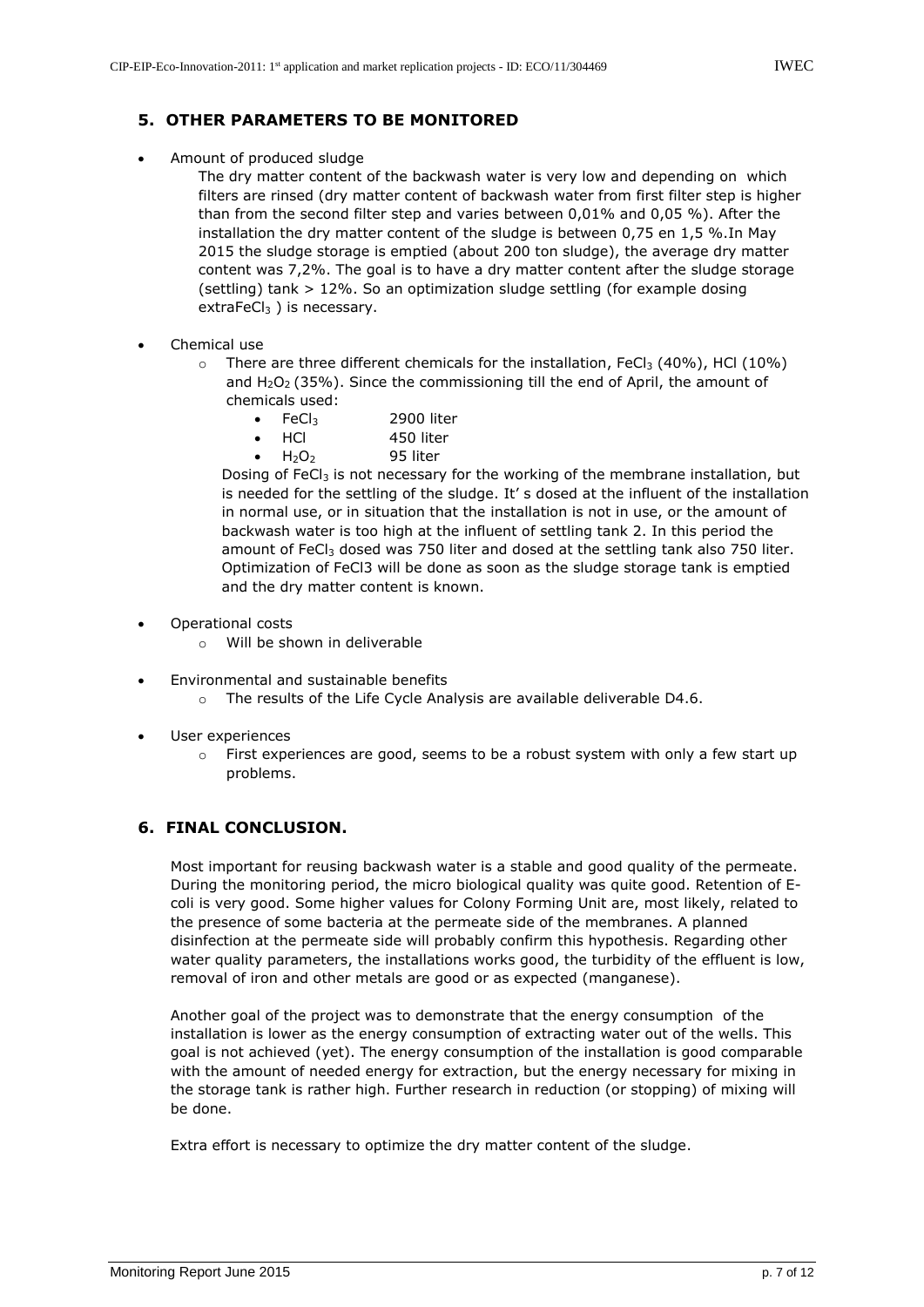Appendix A; Waterquality







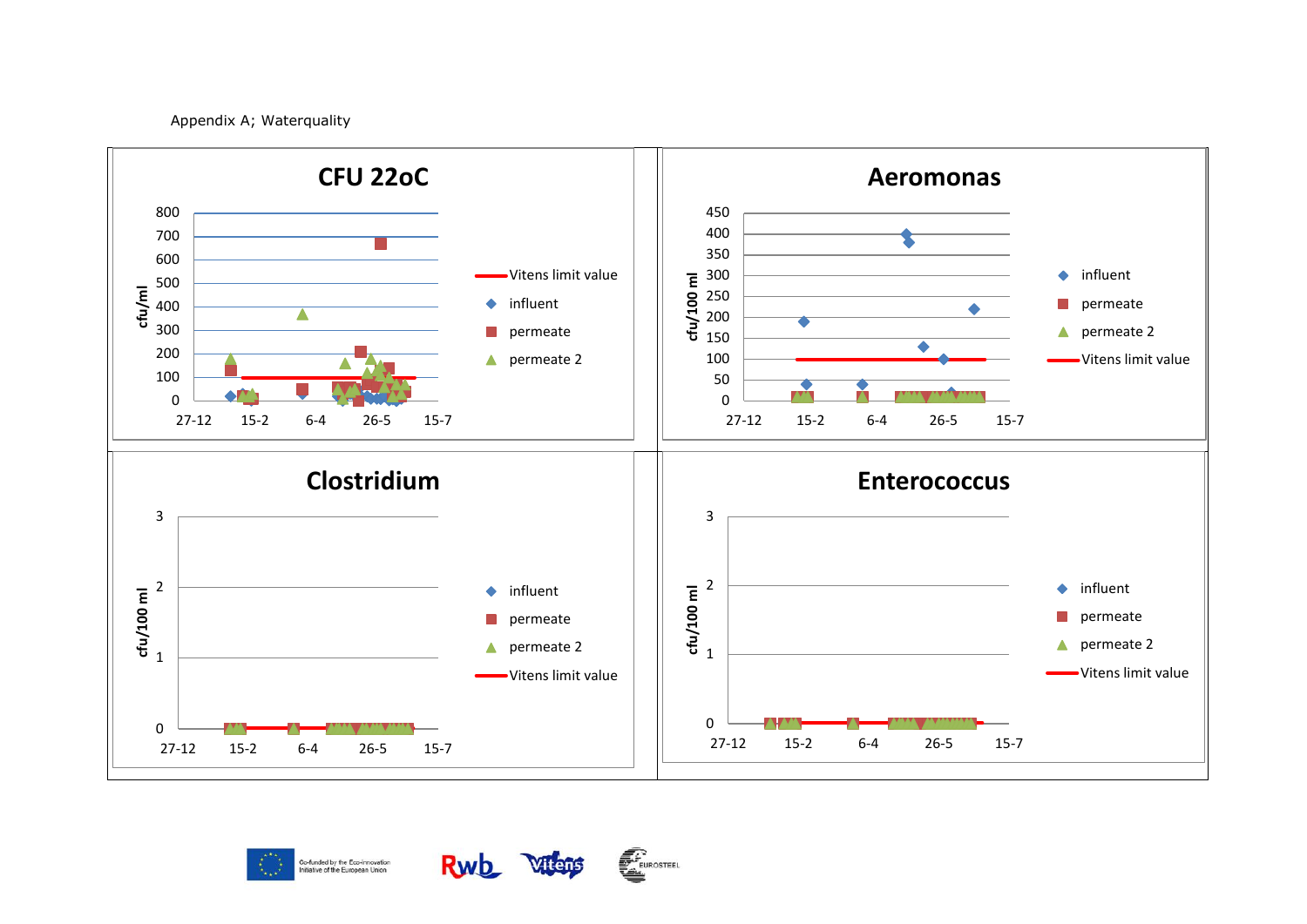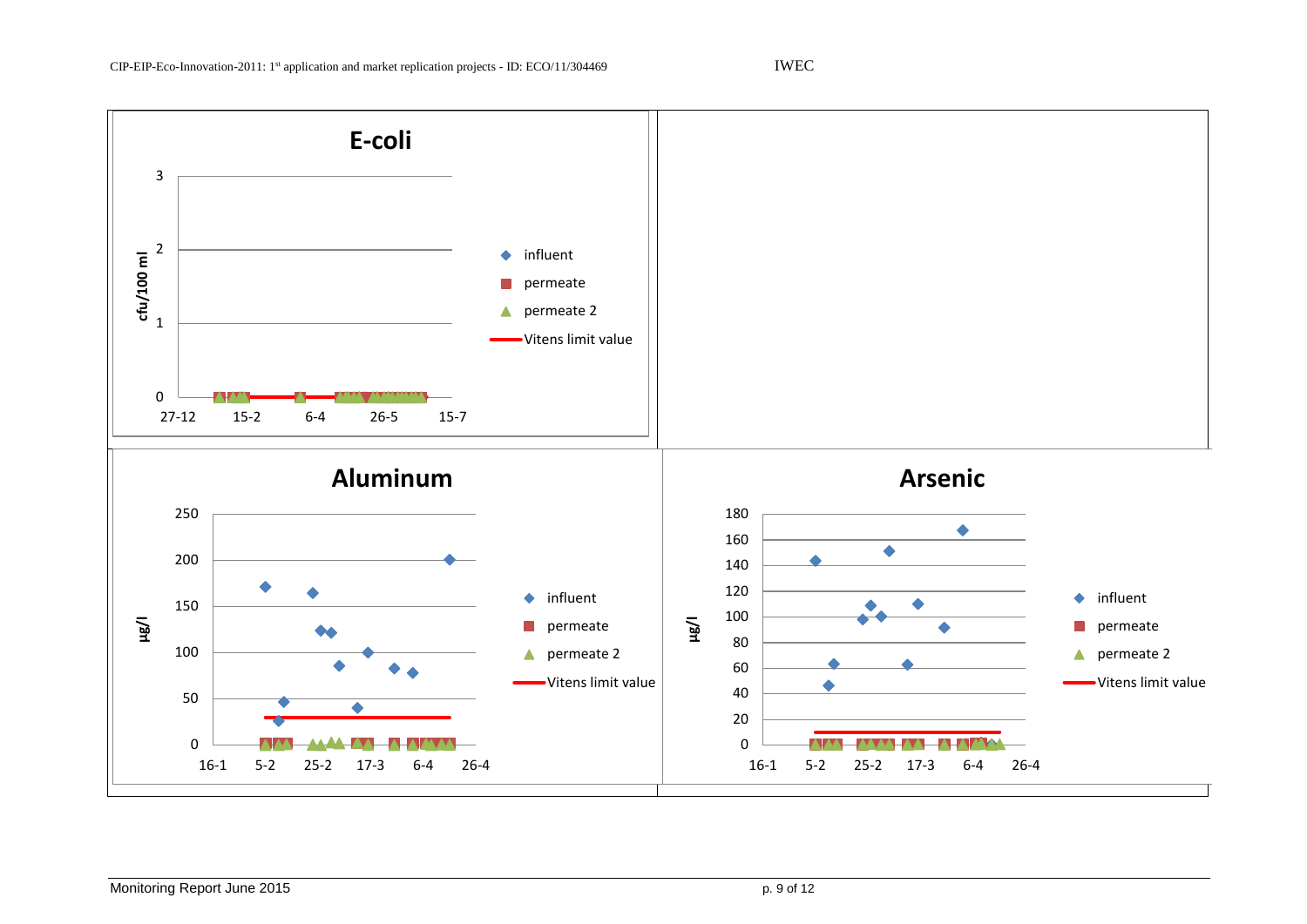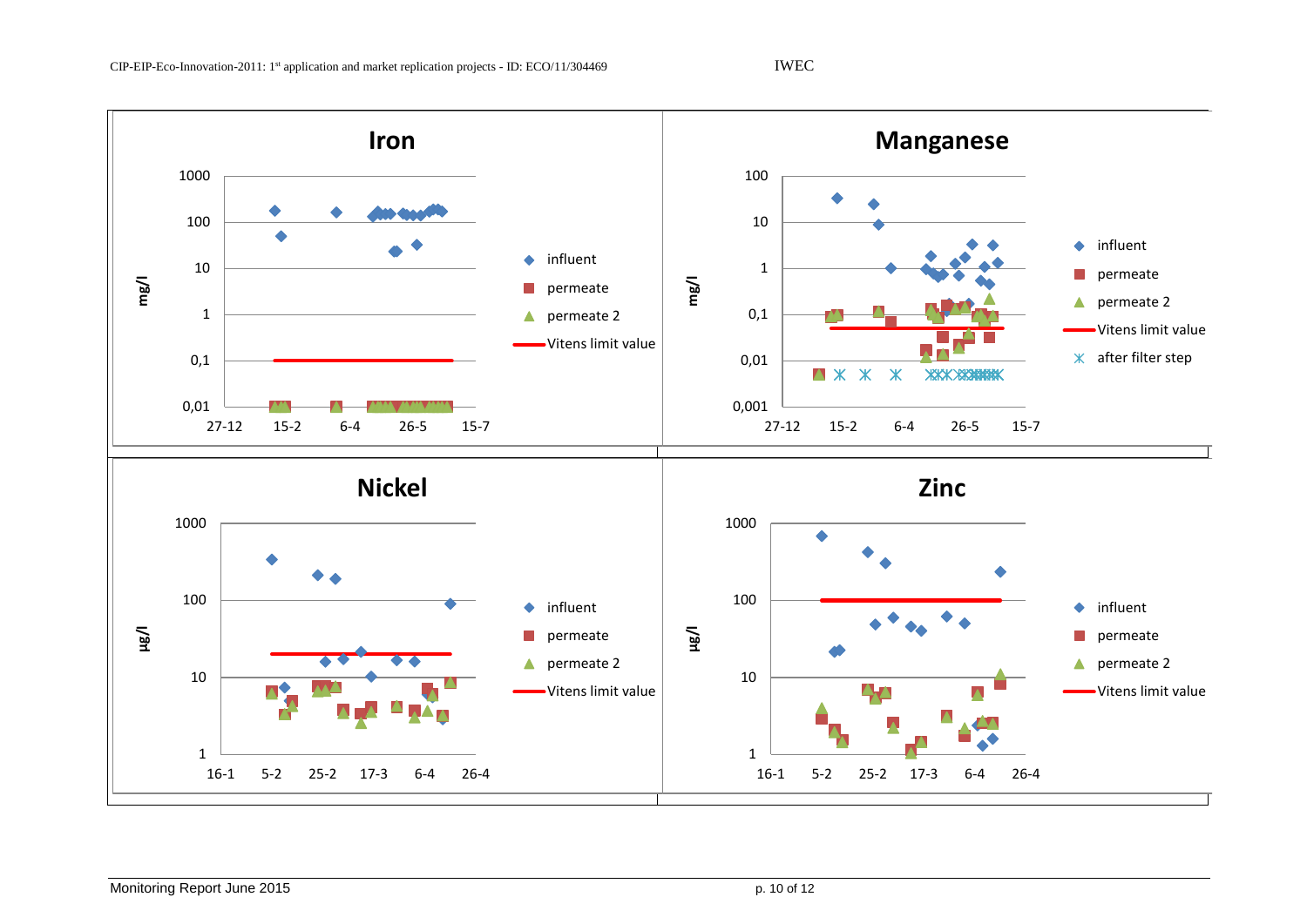